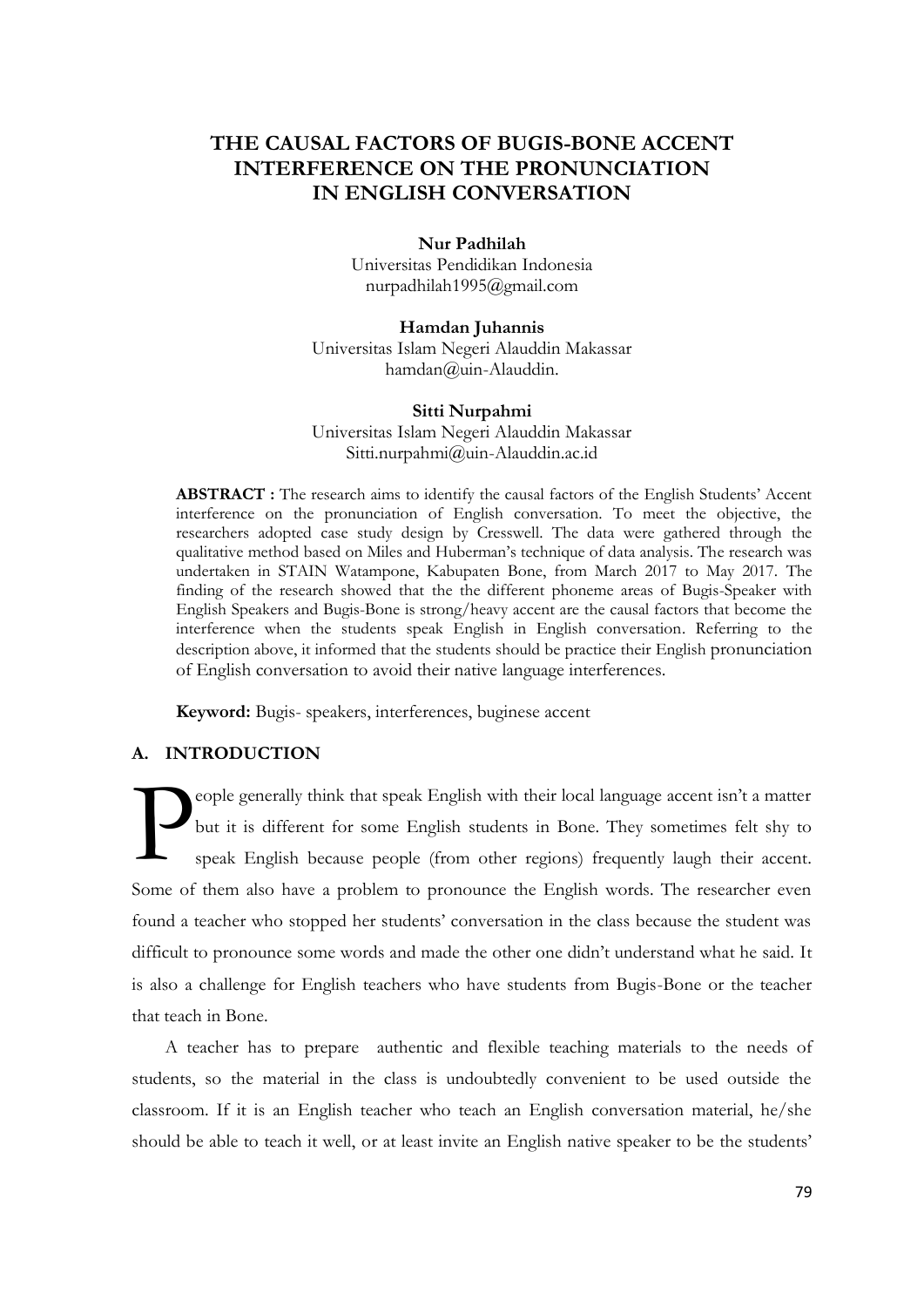## **Nur Padhilah, Hamdan Juhannis, Sitti Nurpahmi,** *The Causal Factors Of…*

guide, so the students can be able to speak English in two-way communication. Therefore, one of the ways that need to be done is to know the causal factors of Bugis-Bone accent that affect the way the students from Bugis-Bone tribe speak English.

Accent refers to the way in which the speakers are producing different sound of speech. Bugis-Bone is known as one of the regions in the Bugis tribe area that has a strong/heavy accent. Related to that, the researcher interested in researching how the students from Bugis-Bone tribe speak English because when the people from this tribe speak in other languages they sometimes use their local accent. Based on the statement above, the researchers intend to research the Bugis-Bone accent interfere on the pronunciation in English conversation.

## **B. LITERATURE REVIEW**

Keichi Tajima and Robert Port (1996) conducted a research entitled *Effect of Temporal Correction on Intelligibility of Foreign-Accented English* which investigated the effect of temporal properties of speech on the intelligibility of utterances produced by nonnative English speaker. They focused on short English phrases that instrumentally modified by a native Chinese speaker comparing to the way the native English speaker spoke the same phrases. the result of this study concluded that if explicit training was provided on temporal properties of their speech, the intelligibility of foreign-English speaker may be enhanced.

The research entitled *Difficulties Encountered by The Buginese Learners in Producing English Sounds* by Sitti Nurpahmi (Nurpahmi, 2013). In her research, she found the difference and similarities of both Bugis and English in phoneme pronunciation. It becomes the causal factor of the English learner from Bugis-Bone to pronounce English words by analyzing Bugis phoneme which then compares it to English phoneme.

The researchers took the previous findings as a reference in taking the research and collecting the data that was recorded by doing observation and interview. One of the previous researches which held by Sitti Nurpahmi (Nurpahmi, 2013), was the main reference in collecting the data, because the researcher researched the causal factors of Bugis-Bone accent on the pronunciation in English conversation, so knowing the differences of the pronunciation of those both languages makes the researcher easier to describe the main problem of how this Bugis-Bone language as a mother tongue of the subjects can interfere the way they speak English in the situation of classroom and casual conversation.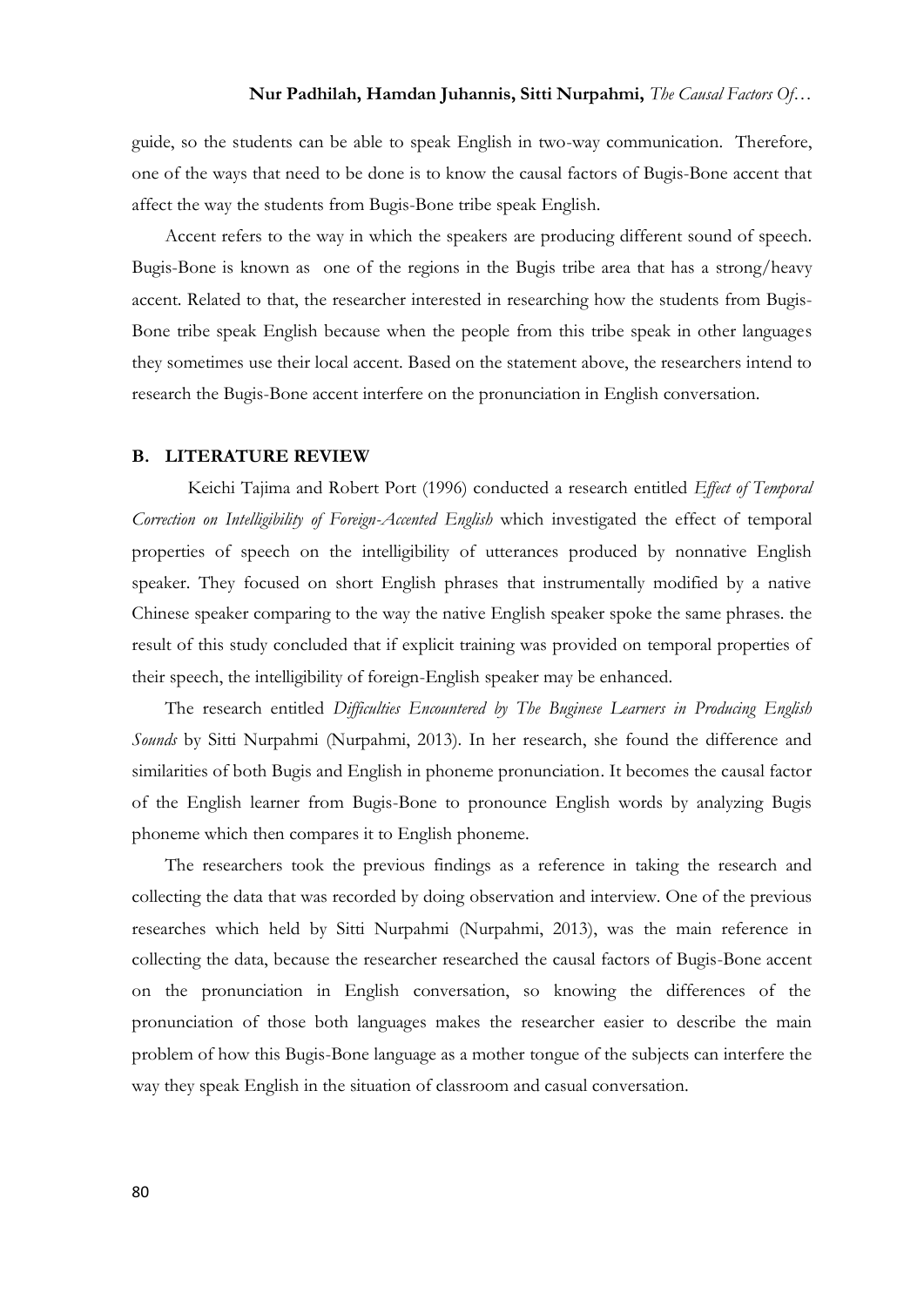### **1. Definition of Accent and Pronunciation**

#### *a. Accent*

Accent mostly defined as the same description as the dialect. People may think that their dialect is also their accent. These words refer to a certain way of speaking a language, resulting in being used interchangeably. People can distinguish a dialect from another dialect of a given language in lexical and phonological term. Dialect refers to the language varieties of social groups (Muhammad Asdam, 2012: 47). Whereas in Seidlhofer and Dalton (2001: 5) accent is the regional or social varieties which related to the sound level as phonology aspect where then affected to the social group high prestige.

#### *b. Pronunciation*

Pronunciation is the way in which a particular word is spoken as in Oxford Learners' Pocket Dictionary (2009: 352). According to Yates (2002) in Permana (2014) pronunciation refers to the speaker sounds production. Cook in Safa (2004:9) stated that pronunciation deals with a set of habit to produce sound of language. In other views, Jusman (2014:10) defined that pronunciation refers to the ability of producing comprehensible articulation. Based on the previous statements, the definition of the pronunciation is very closely related to a way of producing sound.

## **C. RESEARCH METHOD**

The researchers adopted case studies which is one of the qualitative strategies. According to Creswell (in Sugiyono 2014: 228) qualitative research is a process for exploring and understanding the meaning of individual or group behavior. Case study is the strategy in which the researcher will explore in depth the event and the activities of one or more individual by collecting detailed information using a variety of data collection procedures (Sugiyono, 2014: 230).

The main instrument of this research was the researcher. The instrument in the qualitative research is *human instrument* because the key for finding the result of the research is the researcher her/himself as Nasution (1988) in Sugiyono (2014:306) stated that there is no choice but the researcher is the instrument because the result cannot be determined surely. The other instruments were *observation* and *interview*.

*Observation* is the way the researchers collect the data by observing people and place (John W. Creswell, 2012:213). *Interview* is the way the researcher ask one or more subjects with an open-ended question then record their answers (John W. Creswell, 2012:217). The tools that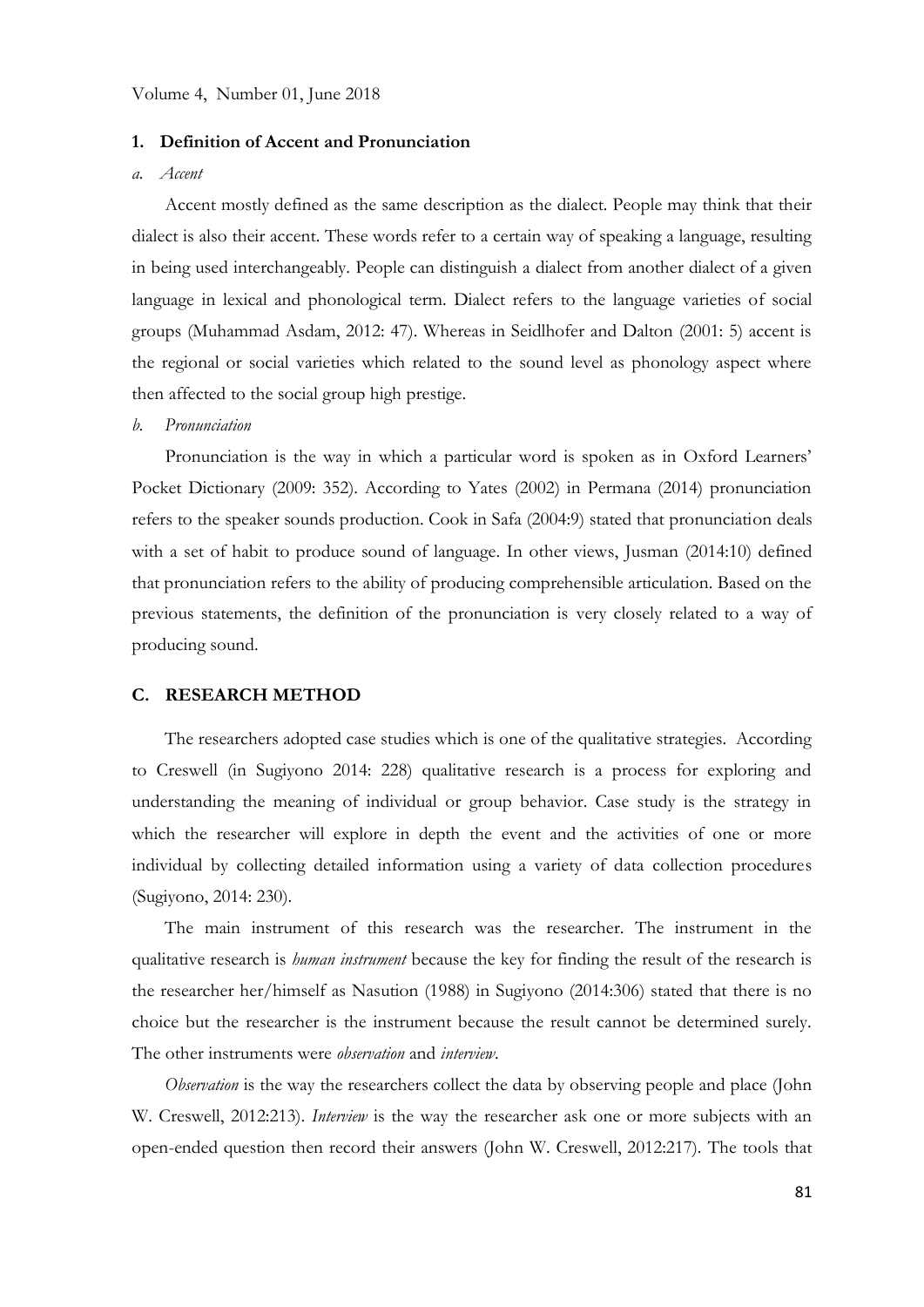# **Nur Padhilah, Hamdan Juhannis, Sitti Nurpahmi,** *The Causal Factors Of…*

used to support these both activities (observation and interview) are Smartphone's camera, laptop, notebook, and mini tripod.

## **D. FINDING AND DISCUSSION**

# **1. The different phoneme produce between Bugis native speaker and English native speaker in some areas of phoneme.**

The first factor that becomes the causal factor of Bugis-Bone Accent interference on the pronunciation in English conversation is *the different phoneme produce between Bugis native speaker and English native speaker in some areas of phoneme***.** The finding in Sitti Nurpahmi (Nurpahmi, 2013) shows that errors which produced by the Buginese learners in several areas of phonemes occurred because the phonemes which are not in their first language (Bugis language). Based on that, the researchers assume that another factor which becomes the interference on the pronunciation in English conversation is the differences of phoneme produced between Bugis and English. The researcher also found some phoneme that is difficult to be pronounced well by the subjects (STAIN English students), as follows:

a. Pronouncing /z/

Because /bɪ'kɒ**z**/ substituted by /bɪ'kɒ**s/**

- b. Pronouncing  $\alpha$ Expansion /ɪk'sp**æ**nʃn/ substituted by /ɪk'sp**a**nʃn/
- **c.** Pronouncing /ͻ:/ For /f**ͻ**:**(r)**/ substituted by /f**ǝƱ**r/
- d. Pronouncing /v/ Seven /'se**v**n/ substituted by /se**f**n/
- e. Pronouncing /əʊ/ So /s**ǝƱ**/ substituted by /s**ou**/
- f. Pronouncing  $/\Theta/$ Think /**ϴ**ɪղk/ substituted by /**t**ink/
- g. Pronouncing /δ/ Thus /**δ**Δs/ substituted by /**d**Δs/
- **2. Bugis-Bone Accents is a strong/heavy accent.**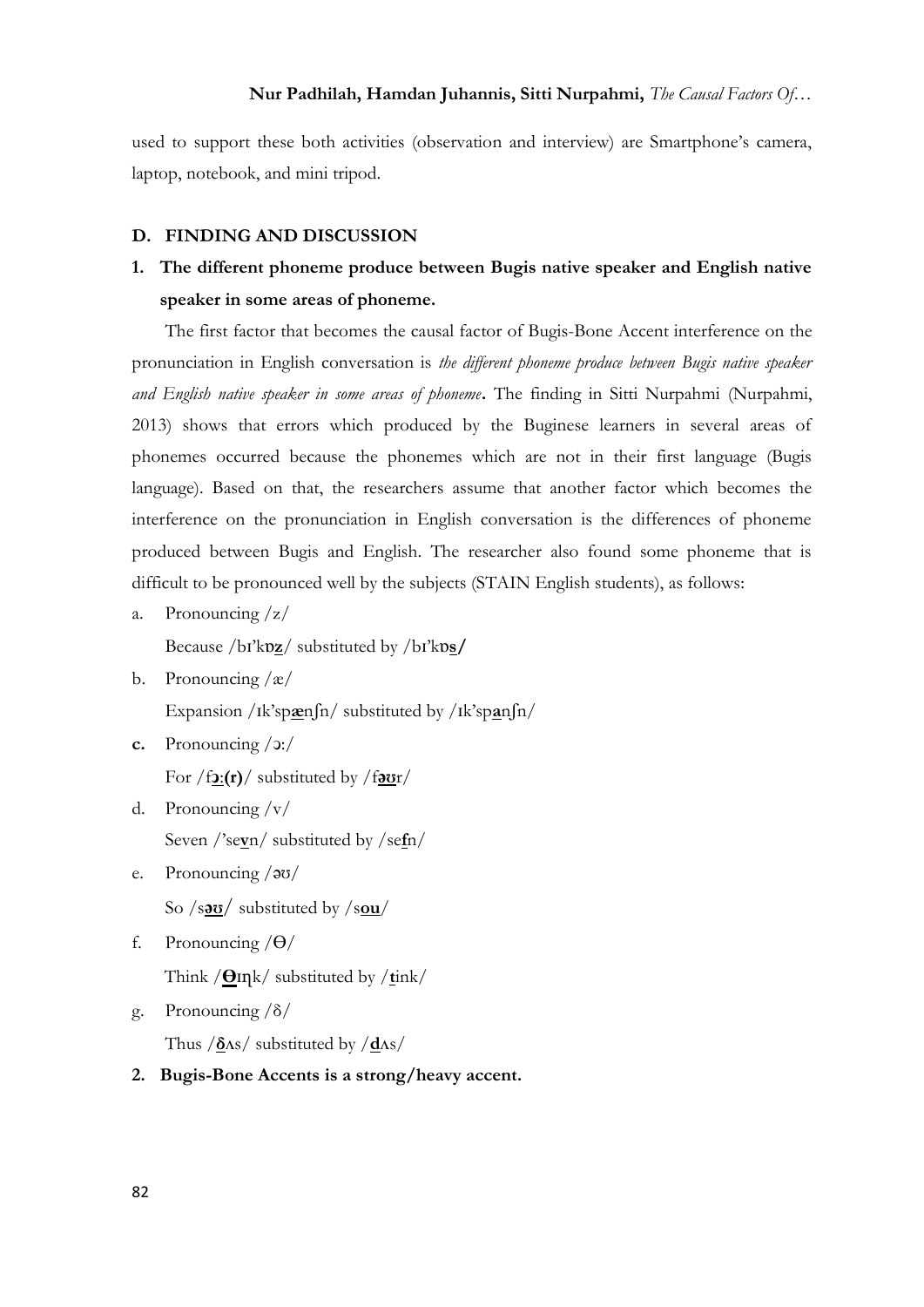The second category that becomes the causal factor of Bugis-Bone Accent that showed massively interfere the subjects' English pronunciation is because this accent which becomes the dominant chosen language that Bugis-Bone people usually use to communicate with each other is a strong/heavy accent. Indeed, this Bugis-Bone was known as a strongest/heaviest accent among other accents in Bugis tribe. It even has many different accent in every area in Bone regency that has its own character.

# **E. CONCLUSSION**

The researchers finally found several points after doing some activities of data collection that become the causal factors of Bugis-Bone Accent interference on the pronunciation in English conversation, as follows:

- 1. The different phoneme produced by Bugis native speakers and English native speaker in some areas of phoneme caused the native speaker of Kabupaten Bone sometimes difficult to pronounce English words and adjust the English accent well.
- 2. Bugis-Bone Accents is a strong/heavy accent.

Based on the information above, the results show that the different produce in some areas of phoneme between Bugis native speaker and English native speaker is the causal factors which interfere the students' English pronunciation in conversation, and the subjects' natural habit of speaking their first language in casual conversation. Thus, the researcher proposes some advices to the teachers and the students which are the Bugis native speaker, especially to the students who live in the Bugis-Bone area that has a strong/heavy accent, as follows:

- a. To the teachers
	- 1. The teacher shall be aware of the students' first language accent interference when they teach English conversation.
	- 2. The teacher must support the students by attending to the way they pronounce the English word.
- b. To the students
	- 1. The students shall be aware of their first language accent interference when they speak English conversation.
	- 2. A basic problem like the different phoneme produce between Bugis native speaker and English native speaker is not a big deal for being good in pronouncing English words, because some people have found the ways to solve the problem, so the students shall do the same.